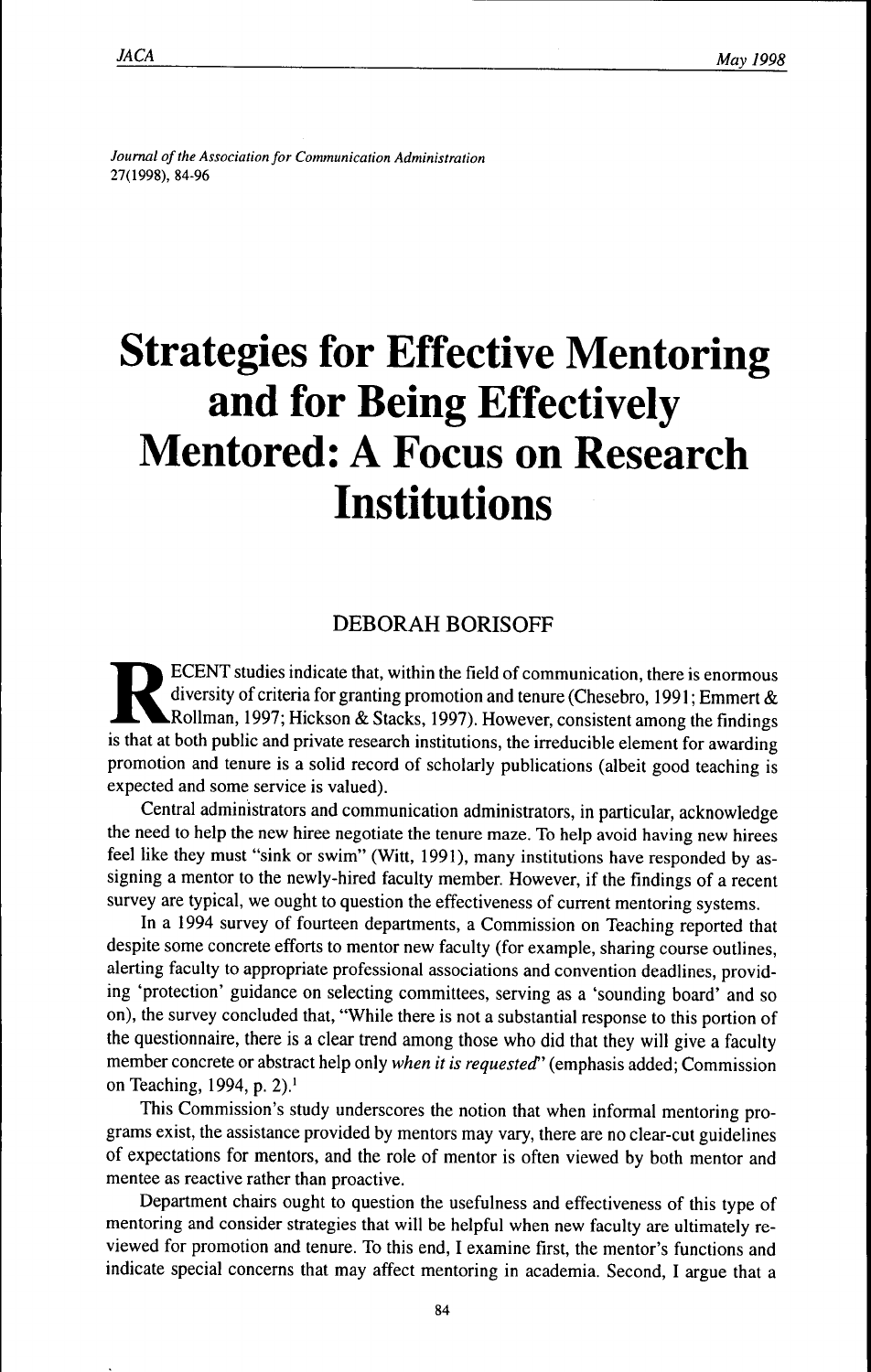formal mentoring process benefits the new hiree. Third, I provide concrete guidance that a mentor can offer in the areas of scholarship, teaching, and service. These strategies focus on institutions where scholarship counts heavily in tenure and promotion decisions. Similar works are needed by those who teach at institutions where different criteria may apply.

# **THE MENTOR AS "GUIDE" NOT "JUDGE"**

Homer's *Odyssey* introduced the character. Mentor, whose role as a wise and faithful counselor has endured the passage of centuries and whose function has been adopted more recently by organizations (including academic arenas). An effective mentor, according to many scholars who have addressed this topic, provides both career and psychosocial guidance (Hackman & Johnson, 1996; Hunt & Michael, 1983; Kram, 1985; Roche, 1979). The benefits of such guidance in academia are summarized in Table 1.

|                                  | <b>A. CAREER FUNCTIONS</b>  |                | <b>EXAMPLES</b>                                                                                                                                                                                                                               |
|----------------------------------|-----------------------------|----------------|-----------------------------------------------------------------------------------------------------------------------------------------------------------------------------------------------------------------------------------------------|
| 1. Coach                         |                             |                | orients new hiree to the academic climate, values,<br>and norms<br>provides concrete strategies about creating a balance<br>between research, teaching and service<br>negotiates realistic and concrete deadlines to meet<br>the goals valued |
|                                  | 2. Advocate/Protector       |                | conveys contributions to appropriate colleagues to<br>enhance the new hiree's visibility and reputation<br>serves as "gatekeeper" to help the new hiree from<br>becoming over-extended                                                        |
|                                  | 3. Provider of Feedback     |                | engages in classroom observations that address con-<br>tent and style<br>provides constructive feedback critiques of<br>scholarly works                                                                                                       |
| <b>B. PSYCHOSOCIAL FUNCTIONS</b> |                             |                | <b>EXAMPLES</b>                                                                                                                                                                                                                               |
| 1. Role model                    |                             |                | engages in those activities valued by the institution<br>as well as by the discipline                                                                                                                                                         |
| 2. Counselor                     |                             |                | truly listens to and empathizes with issues and/or<br>concerns the mentee may be experiencing<br>suggests strategies to achieve a balance for<br>engaging in those activities valued by the institution                                       |
|                                  | 3. Provider of Confirmation | $\blacksquare$ | offers constructive encouragement that may result<br>in enhanced motivation, feelings of acceptance, and<br>respect                                                                                                                           |

# **TABLE 1 Mentoring Functions**

Table 1. These functions reflect the works of Hackman and Johnson (1996), Kram and Isabella (1988), Noe (1988), and Roche (1979). The "Examples" have been reworked to apply directly to academic settings.

Several studies suggest a positive correlation between formal mentoring and professional success in both non-academic (Kram & Isabella, 1985; Murray, 1991; Roche, 1985)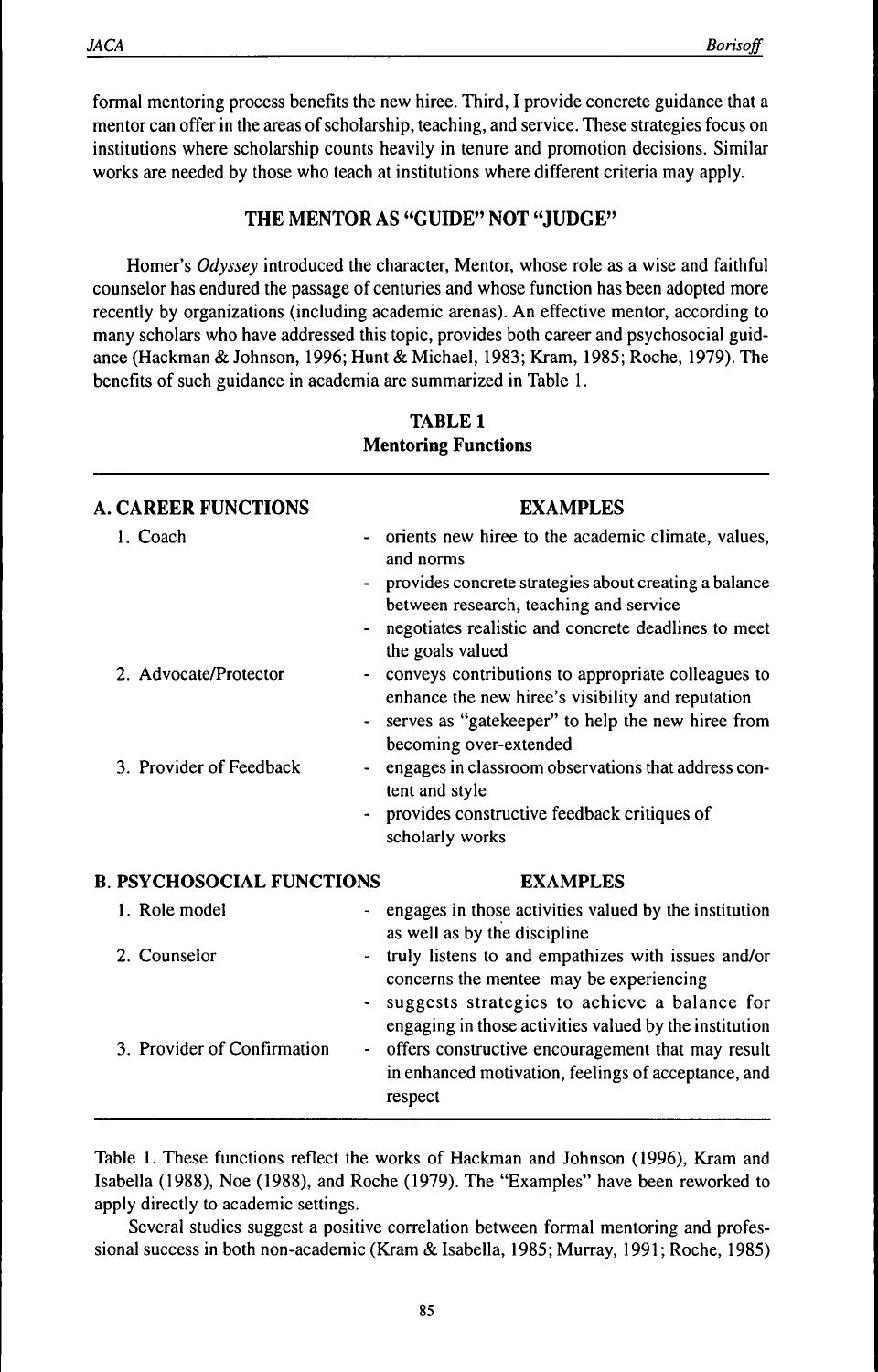and academic settings (Hall & Sandier, 1983; Hill, Bahniuk, & Dobos, 1989; Pearson & Trent, 1986).<sup>2</sup> However, despite the ostensible benefits of mentoring, the extant research focuses primarily on the mentoring relationship in non-academic contexts and suggests such settings are more amenable to these types of relationships (Hackman & Johnson, 1996; Hill, Bahniuk & Dobos, 1989; Powell, 1993).

There are marked differences between academic and non-academic institutions that may explain why the proliferation of mentoring programs in academic settings are underutilized and less scrutinized than they are in other professional arenas. In academia, there are two fundamental and interrelated issues that may prevent senior faculty from actively mentoring new hirees.

First, there is the issue of establishing and assessing both the quantitative and qualitative parameters for evaluating professional contributions. At many institutions and even within discrete disciplines, "the criteria... for promotion and tenure are, at best, imprecise; for few institutions are able to quantify (as well as to define) 'how much' is enough" (Borisoff, 1992, p. 3). Consequently, there is no single formula or magic number to which a mentor can refer which would "guarantee" a probationary faculty's promotion and/or tenure.

The second issue concerns the perceived risk to which mentors may be reluctant to expose themselves: Might they become targets of formal appeals and/or legal action if those they have mentored have followed their advice and are subsequently denied promotion or tenure? While the focus of this essay is not the imprecise nature of criteria for promotion and tenure (although several of the subsequent sections refer to this issue), the concern about liability is a critical factor that may undermine efforts to establish mentoring programs and to engage in mentoring another.

If the willingness to mentor a newly hired faculty member is tempered by perceived vulnerability to formal appeals or to legal action, we ought to remember that mentors presumably offer "guidance"; not guarantees. We ought to remember, as well, that the guidance, feedback and insights provided by any mentor do not occur in a vacuum. The mentoring relationship does not supplant the ongoing evaluations (for annual raises and/or for tenure prospect reviews) that are provided to probationary faculty by departmental committees, by department chairs, and by deans or other central administrators.' Therefore, in light of the aforementioned benefits that may derive from mentoring, the following sections examine how junior faculty may benefit from such relationships and provide concrete strategies in academic settings.

# **GIVE THE MENTOR CLOUT**

Here are some accounts of how mentoring is experienced across disciplines at a large, private research institution in the Northeast. From the new hirees:

"My department chair has given me a reduced course load this year and advised me not to get involved on committees the first year or two."

"At our orientation with the dean, it was suggested that I talk with Professor X for some guidance. We went out for lunch. He told me to focus on my research. That was it. I don't want to bother him with too many questions because I know how busy he is."

"A mentor? I don't have one. I don't even know if the grades I am giving are consistent with the department's policy."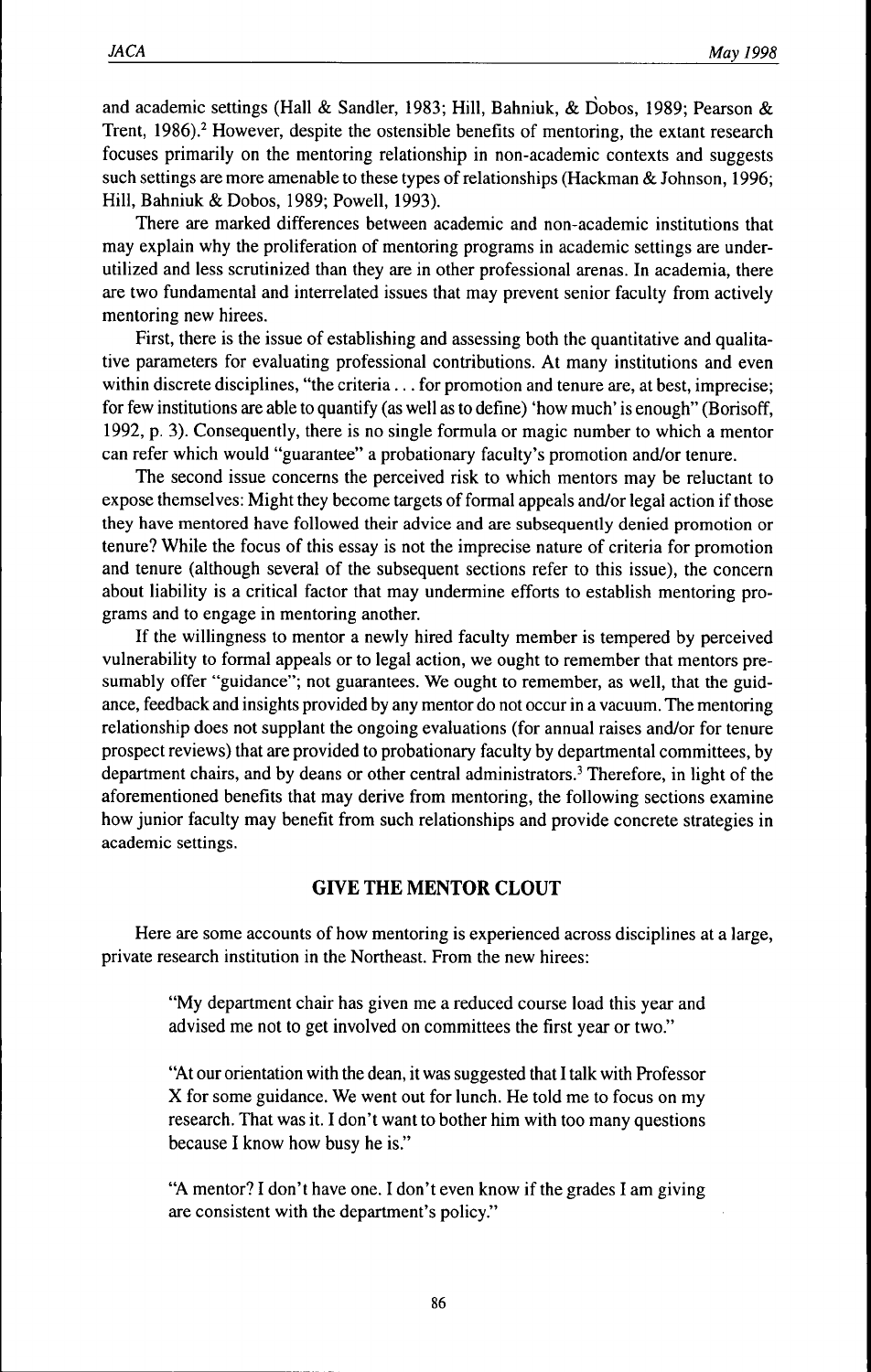"I was told my record of scholarly publications should withstand the scrutiny of committees outside of my department, but I can't get a handle on what this record should be. Some faculty I talk to tell me twelve articles; others tell me eight. One said a major book and three articles. I can't seem to find someone who can really help me."

Here are some reactions from those who have mentored:

"I met with the professor, gave her some general guidelines, stressed the importance of publishing and invited her to come to me with any questions. Whenever I see her, I ask her how things are going. She always says, 'Fine.' I assume that means she's on the right track."

"I don't know how involved I should be. I don't want to be intrusive or overbearing."

"I figure the faculty member will come to me if he has any questions. It should be his responsibility to seek me out not mine."

"I am reluctant to mentor because I feel I am merely reproducing myself and overprivileging what I have done to achieve tenure and my view of academic life. This goes counter to what mentoring ought to be: helping faculty find their place in the academic world."

These responses are typical. They reflect different construals of what a mentor ought to provide. They highlight the distinct expectations of the mentee. While one hopes a new hiree would forge connections with several colleagues, a formal and clear-cut mentoring system may have several advantages.

First, if a department chair formally assigns a new hiree to a senior faculty member within the unit, the mentor would feel that he or she has the support, the responsibility, and the obligation to play a proactive role in establishing an ongoing relationship with the mentee. The mentor would no longer serve in a reactive capacity. Rather, the mentor would be involved directly with the academic life of the new hiree. (I note that while many new hirees indicate they receive much of their guidance from the department chair or from other central administrators, they also express reluctance about being fully open with those individuals who wield direct power over their performance and future. Moreover, because many communication departments are comprised of diverse areas including speech pathology, theatre, public relations, journalism, English, and so forth, mentors in these areas may be in a better position to provide concrete guidance that is specific to the discrete unit.)

Second, an explicit mentoring process may reduce the reluctance of the mentor and mentee to be in contact with one another. New hirees would no longer view their need for guidance as being a "bother." Mentors would no longer view their suggestions as "intrusive" or "overbearing." Instead, they could see relationship as collaborative; as part of the normal process of the institution.

And third, if others who evaluate a new hiree (particularly review committee members and administrators who may be outside the discipline) have a concern or question regarding a faculty member's prospects for tenure or promotion, they would be able to contact the one individual who perhaps knows the faculty member best: the mentor. An involved and active mentor may be in the best position to offer concrete suggestions to the mentee that would address the concerns of those who are distanced from the ongoing activities of the new hiree.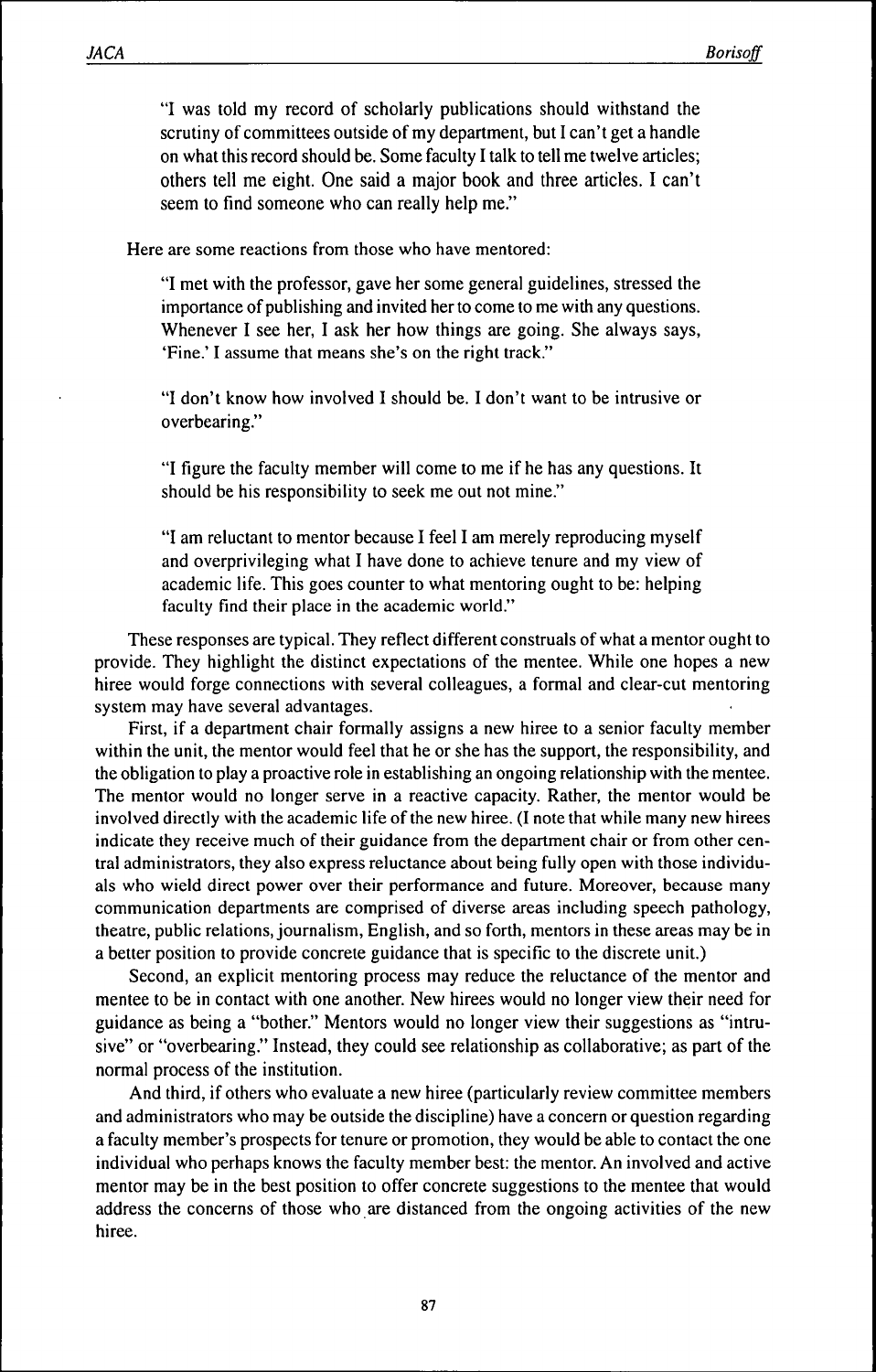By establishing a formal mentoring procedure, academic institutions would move beyond viewing mentoring as desirable, to accepting it as an expected and accepted part of academic life. Department chairs can play a critical role in guiding both the mentor and the mentee in their relationship. The mentoring strategies described in the following sections are offered in the spirit of helping a new hiree make productive use of his or her time when the "tenure clock" starts to tick. They are offered, moreover, in the spirit of nurturing the spark that initially attracted the individual to academia, not to extinguish it.

## **MULTIPLE PATHS TO A RECORD OF SCHOLARSHIP**

Much has been written indicating that at research institutions, both the quality and quantity of scholarship—especially publications—figure mightily in the granting or denying of promotion and tenure (Borisoff, 1996; Chesebro, 1991; Emmert & Rollman, 1997; Hahn, 1990; Hickson & Stacks, 1997). In light of the fact that no single set of norms or standards exists within the discipline, the following strategies are offered as a general guideline. Some of these strategies are obvious; others, perhaps less so. The intention, however, is to suggest some considerations to the mentor to suggest to the mentee areas in which he or she might seek guidance. The three paths explored in this section include orientation to the culture, the process of publishing, and the connection of professional associations to scholarly endeavors.

## *The Culture's Parameters for Publication*

When a new Ph.D. is hired, both the department chair and members of the central administration routinely offer general guidelines regarding an "acceptable" record of scholarship. Often a range of activities is described. This is understandable because the availability of external funding, the existence of extant journals, and the accessibility of book publishers varies across disciplines; often within the same field.

Although general guidance is helpful, the mentor ought to provide information that is as specific and as concrete as possible. One way to do this is to examine the records of those who achieved, as well as those who were denied promotion and tenure, within recent years. Such scrutiny would enable the mentor to ascertain a baseline of the number of publications and types of publication outlets acceptable at a particular institution, keeping in mind, however, that the number of publications alone is not sufficient in promotion and tenure decisions. The underlying questions that internal committees and external reviewers are always asked about a faculty member's work include: Has the faculty member demonstrated and sustained a significant program of research? What difference and/or contributions has this work made?

An examination of actual materials may be available at certain institutions (for example, statistics published at public institutions). When records are not available, a mentor could gather this information informally through his or her own contacts in other units. To facilitate a schedule for bringing research to publication, it is important to know whether eight, or ten, or twelve significant articles is the norm; it is important to know the balance between co-authored and single-authored works; it is important to know what kinds of books are valued. The more specific the information, the more apt we will be to alter the following metaphors new hirees use to describe their initial experiences: "spinning my wheels," "living in a pressure cooker," "floundering" (Witt, 1991).

## *The Publishing Process*

The new hiree has typically spent the past several years devoted to one topic: the dissertation. The natural tendency, therefore, is to generate a couple of journal articles from the document and/or to negotiate a book contract.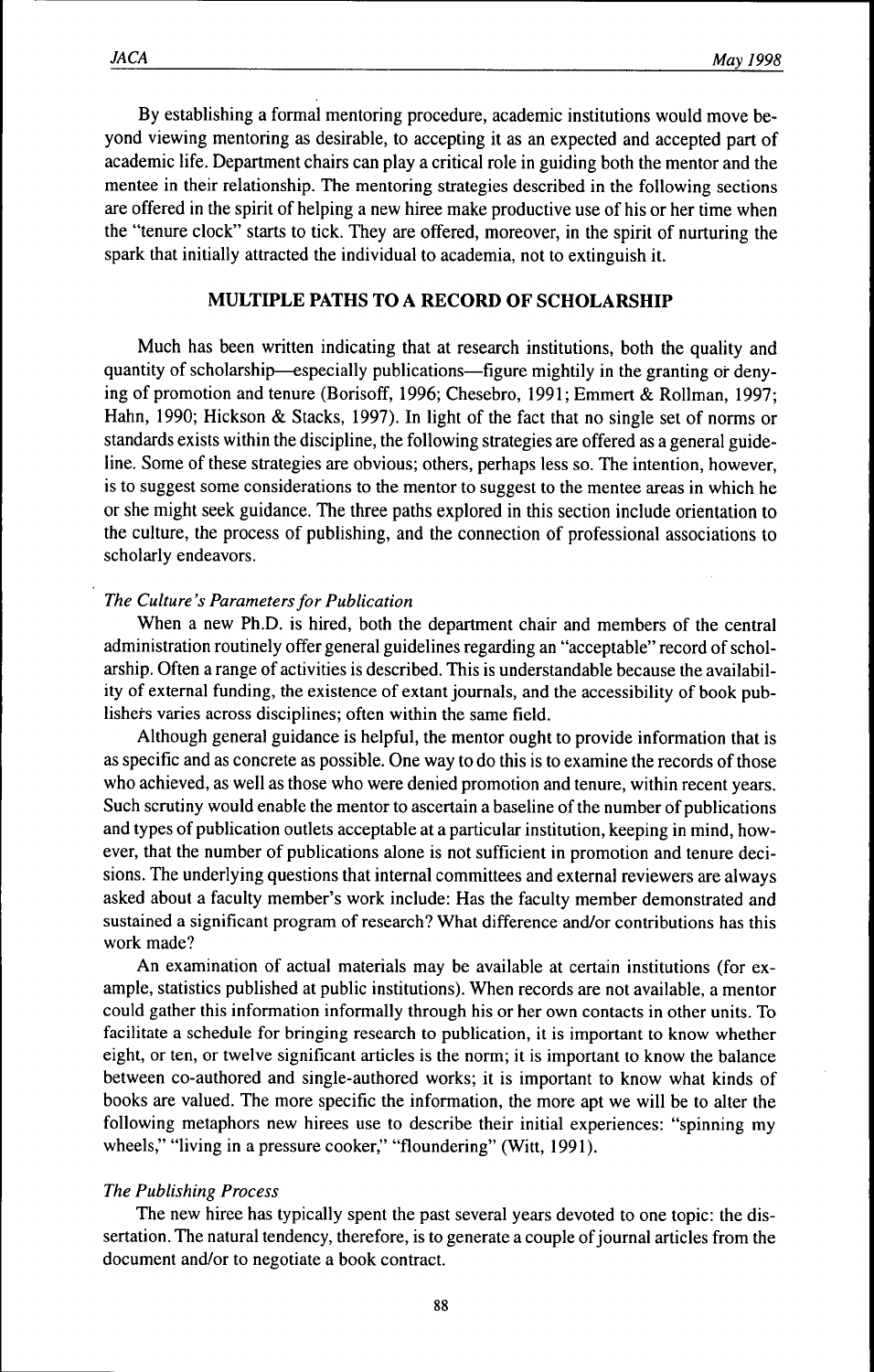Insofar as journal submissions are concerned, an involved mentor can do more than suggest appropriate journals. She or he can:

1. Establish a general timeframe for writing and submitting articles. The publication norms for a particular institution will inform how many articles a new hiree ought to be completing within a single year. The mentor, moreover, must be sensitive to "front-loading" a record. Most research institutions value an ongoing track record of scholarship. The mentor can help the mentee avoid a situation where three articles appear in year three and nothing is published in years four and five.

2. Read the actual article(s) and provide initial feedback prior to submission.

3. Provide advice on the actual timing of submissions. Generally, during the two months following regional, national and international conventions, journal editors receive an enormous number of submissions. The faculty member might be advised to time submissions in such a way to avoid these heavy periods.

4. Encourage the new hiree to collect material for future research, even while working on other articles. Once a manuscript has been submitted, there may be a tendency to wait for reviews before undertaking another project. New faculty should be encouraged to begin work on another project immediately. If they have been collecting materials for other projects over time, they will have resources readily available. This is especially important as the turn-around time for receiving reviews is often six to eight weeks.

5. Provide strategies for responding to reviews. In instances when "revise and resubmit" is recommended, the mentor can do more than discuss the reviews with the mentee. He or she can offer concrete suggestions about responding to reviewers' concerns. For example, the author can be encouraged to write a comprehensive cover sheet specifying where and how each reviewer's concerns have been addressed and request that this be sent to reviewers along with the manuscript. Additionally, the author may highlight within the manuscript itself those changes that address the reviewers' comments. Such attention to detail indicates to reviewers that their concerns have been acknowledged; it facilitates rereading a revised manuscript, which reviewers appreciate.

Insofar as turning a dissertation into a book or securing a contract for a book in a related area are concerned, the mentor ought to alert the mentee to three realities, in particular, about book publishing that can affect a junior faculty member's prospects for tenure and promotion. The prospect of having one's dissertation, or a separate manuscript, published by a reputable house is especially attractive and would likely be regarded positively when tenure and promotion decisions are made.

The mentor, first, must encourage the mentee to examine carefully the publication rate of companies that invite submissions or offer contracts. Many editors welcome a book prospectus and sample chapters. The junior faculty member needs to ascertain how much time would be involved with such an undertaking and balance this against the likelihood for receiving an initial contract.

Second, the mentor should explore with the mentee several practical issues related to bringing a book-length manuscript to publication. Because a junior faculty member is not in a position to compete with a colleague who has an established track record of publication, he or she must be prepared to submit the entire book on spec to a publisher. While turning a dissertation into a book might initially seem a manageable endeavor, the reality of the revision process might easily take a year, or more, to accomplish. Submitting a final manuscript along with a prospectus does not guarantee publication. Publishers routinely send their manuscripts out for review by experts in the field. This review process can take anywhere from two to four months. The author needs to consider, and be prepared, to devote a considerable amount of time to revising an entire manuscript with the realization that this revision may again undergo a lengthy review process.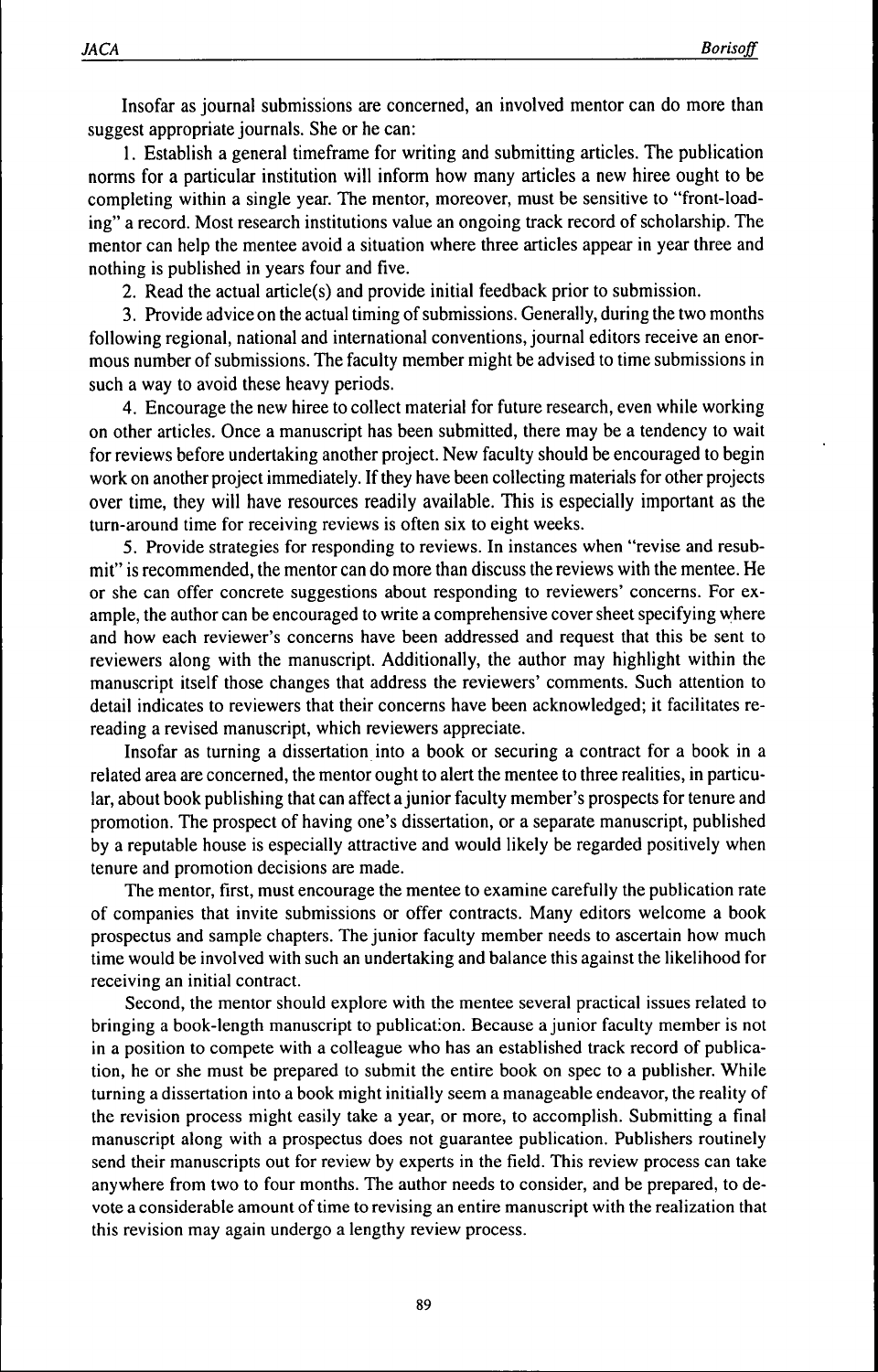Finally, assuming that a manuscript is eventually accepted and scheduled for publication, the junior faculty needs to anticipate that a target date for publication and the actual date that a book is published may not coincide. Publishing companies, like most organizations, are subject to financial considerations, internal restructuring, external changes, and reprioritization. It would not be unheard of, therefore, for an initial invitation offered in 1998, not to see the scholarly light of day until 2001 or 2002, if indeed it gets published at all. In light of the time constraints related to publishing a book, the mentor should encourage the junior faculty to pursue other projects while waiting to find out whether a book will be accepted for publication.

## *The Relationship of Professional Associations to Scholarly Endeavors*

The reason most often cited for not attending conventions—especially the regional and national conferences—is that the institution has cut back on, or cannot provide, funding. Conventions are often viewed as a frill. The mentor can help the new hiree change this perspective. If faculty at research institutions are paid to engage in research, membership in professional associations and attending annual conventions should be viewed as essential components of the research process. But beyond changing one's perspective, there are four practical ways in which attending conventions connect with scholarship. The mentor can encourage the mentee to:

1. Attend the business meetings of the interest groups to which the faculty member belongs. Often the major scholars in discrete areas attend these meetings, providing the opportunity for junior faculty to get to know those individuals who may eventually be called upon to serve as external reviewers at promotion and tenure time. Moreover, it is at these business meetings where decisions are made on topics for the next year's convention. Such information can be useful in formulating competitive papers for the upcoming year.

2. Attend programs that can provide direct guidance on research and publishing. Sometimes regional conferences and nearly all of the national conventions include programs where faculty have an opportunity to meet informally with journal editors, book publishers, and with those who are experienced in grant writing. Information obtained and relationships established at such programs are invaluable.

3. Establish connections with presenters who share similar or related research interests. Many collaborative projects may result from relationships formed initially at conferences.

4. Talk to individuals about the functions and roles of the various committees about how one can become involved.

Professional associations rely on the commitment and involvement of members for their very survival. The junior faculty today, who are willing to become involved over time in the associations' affairs, will emerge as the future leaders.

## **DEVELOPING AN ATTITUDE TOWARD, AND RECORD OF, EFFECTIVE TEACHING**

A look at recent issues *oi Spectra* reveals that research institutions seek candidates who are able to teach two, sometimes three, and sometimes four different courses. Additional duties, such as curriculum or program development, supervision of master's and/or doctoral candidates, advisement, and service are included as well. Each of these position announcements lists teaching as the first area of responsibility. Embedded in these announcements, however, are the phrases "promise of scholarship and research," "potential for research," "demonstrated record of a research agenda," and "established program of research."

Although teaching is the activity in which most new hirees are expected to devote the majority of their time, and, for which their expertise to teach certain areas serves as justifi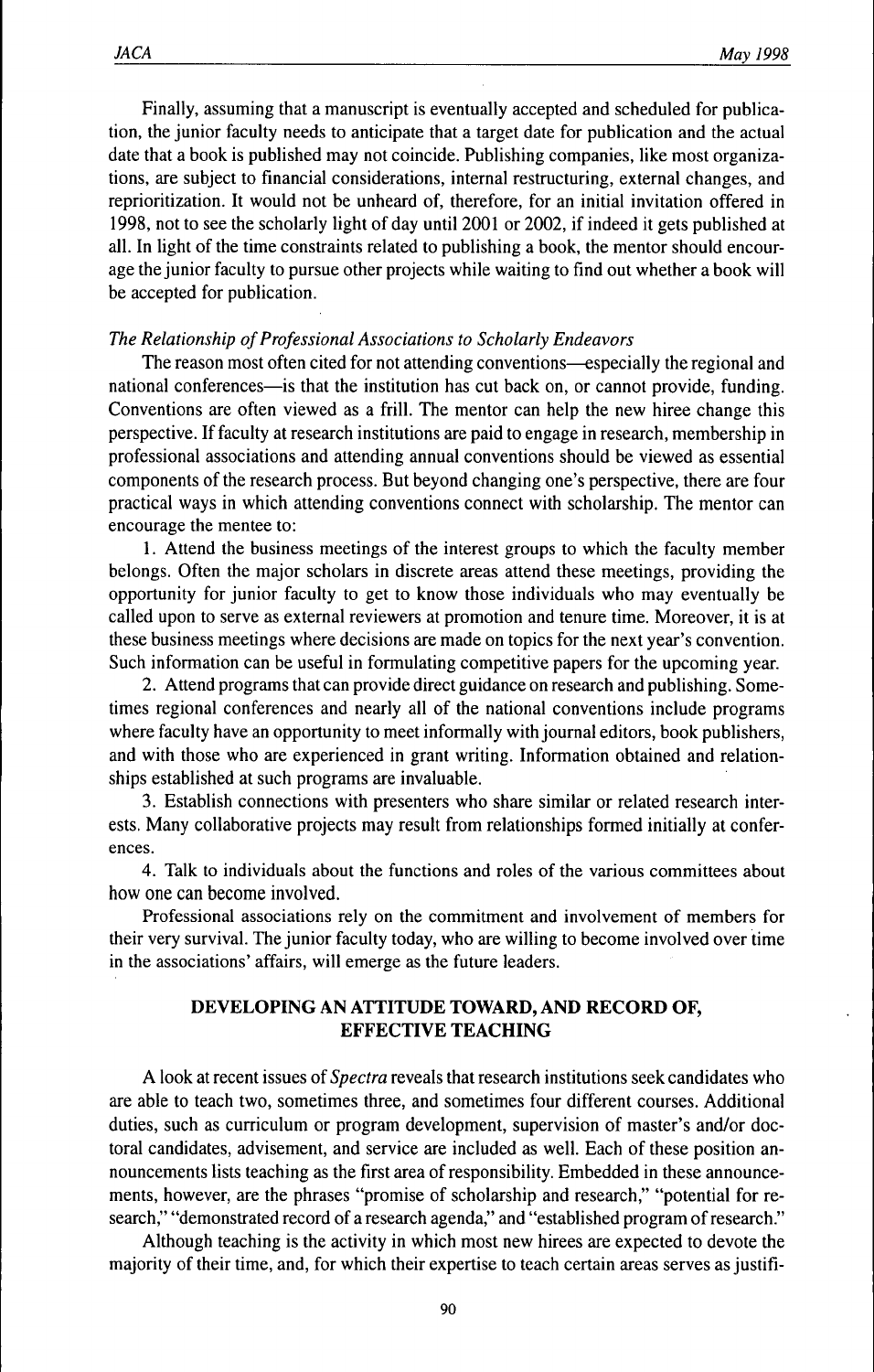cation for the position, their records are scrutinized most closely on the basis of what they have not yet, or, what they have just begun to establish: their scholarship.

Emmert and Rollman's (1997) study indicates expectations for teaching and scholarship in communication departments. Their findings suggest that at Ph.D.-granting institutions, "the number of scholarly contributions to the discipline would be 3.18 per year, or about 19 for promotion to the rank of associate professor" (pp. 15-16). (This average includes papers presented at professional conferences.) The Hickson and Stacks (1997) survey found a mean of 4.85 as the minimum number of publications for tenure decisions. Moreover, despite the emphasis on scholarship in determining tenure and promotion, Emmert and Rollman (1997) conclude that "departments in the Communication Arts and Sciences (or possibly the colleges and universities in which they exist) do not adjust their expectations for scholarly productivity and service relative to teaching loads as much as they should" (p. 16). That is, at Ph.D.-granting institutions, assistant professors on average are assigned 43% of their time to teaching; they are expected to devote 45% of their time to scholarship; the remaining 12% falls into the service category.

The irony becomes obvious: junior faculty are expected to devote nearly an equal amount of time to teaching and to scholarship. Yet, according to Chesebro (1991), when tenure and promotion decisions are made, these activities are not regarded equally: 84% of department chairs consider quality of research to be very important; only 16% view teaching in this way. Moreover, while an updated survey by Syracuse University's Center for Instructional Development suggests an increased trend by some academic deans to view teaching more positively, "that doesn't necessarily mean that teaching is valued above research"; "the institutional rhetoric about teaching is not always matched by the reality" (Magner, 1998, p. A16).

Although newly hired faculty are often assigned a reduced teaching load during their initial year, the mentor has dual challenges. That is, he/she must help the mentee balance teaching and research activities in ways that do not marginalize either activity; the mentor can help the junior faculty with strategies to enhance and to document effective teaching. The following strategies may facilitate this process.

## *Preparing Syllabi that Acknowledge the Academic Climate*

When final candidates are invited to interview with departments, sample syllabi are often requested by the search committee. Such syllabi may impress the committee. Often, however, once a candidate is hired, he/she finds early on during the semester that adjustments are required to meet the students' needs and level, thereby taking time away from research activities. Because junior faculty without much prior teaching experience may not think to ask, the department chair, in this instance, should make sure that the new hiree is provided with sufficient examples of syllabi used at his/her institution. If the new hiree will be teaching one of the foundation courses, he/she needs to ascertain what will be covered in subsequent courses. If teaching a specialized and/or more advanced course, the new hiree needs to ascertain the depth and range of assignments and evaluations that are expected at a particular institution. The point is this: newly hired faculty should spend the several months prior to joining an institution preparing their syllabi. Armed with the information ahead of time, they can avoid having to devote considerable time to adjusting their courses once the term begins.

#### *Balancing Student Assignments with One's Research Deadlines*

Although newly hired faculty have typically prepared their syllabi prior to joining an institution, the mentor can help the new hiree create a balance between teaching and research so that neither activity becomes so unwieldy that it would compromise effectiveness in either area. In the previous section on scholarship, it was suggested that the mentor help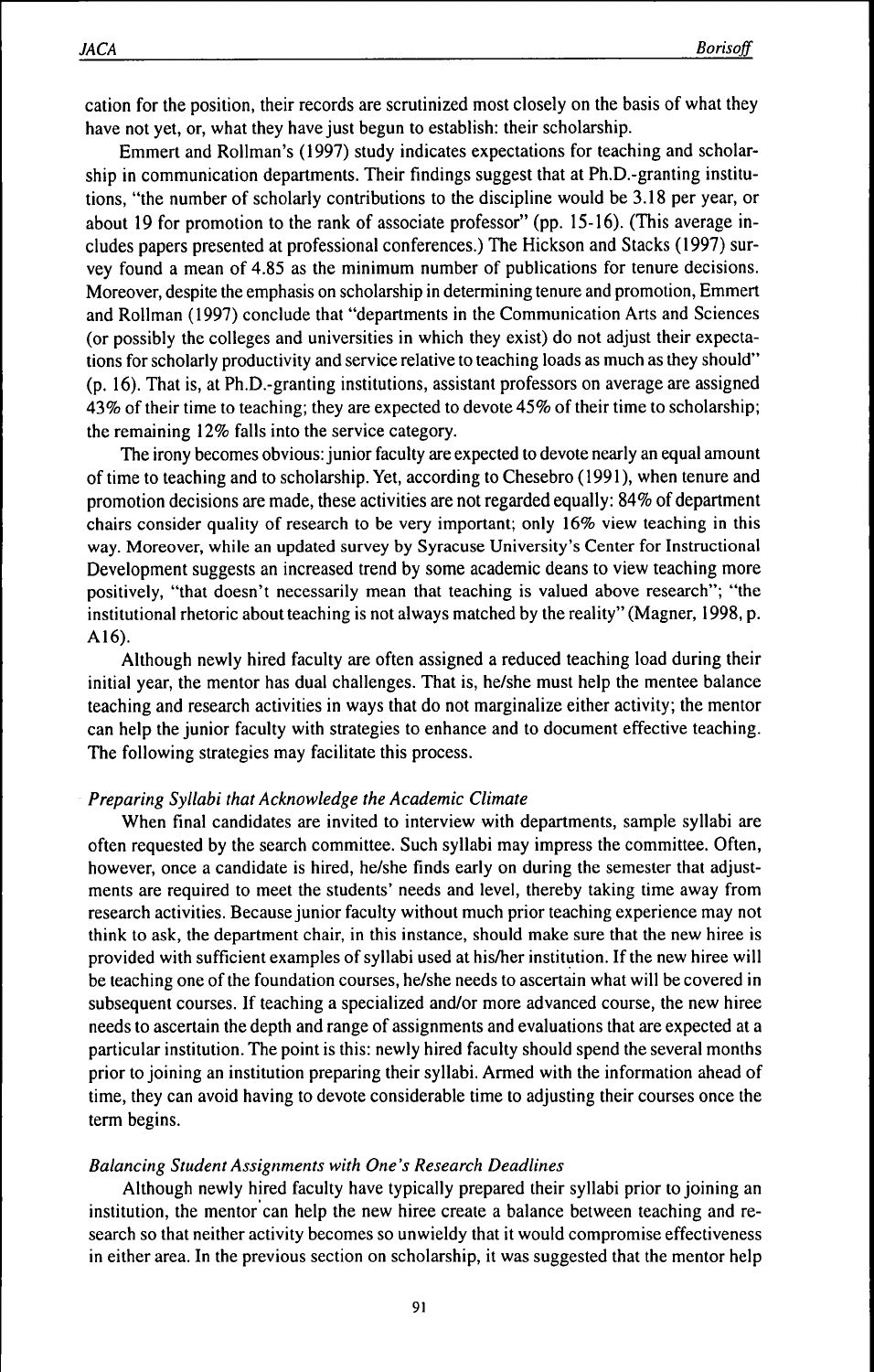the mentee negotiate a general schedule for research and writing. Using this schedule as a framework, the junior faculty member can adjust teaching assignments that will not interfere with meeting writing deadlines. For example, if term papers are required for a particular course offered during the fall semester, the professor might establish that these papers are due two weeks prior to the end of the term rather than at the final class meeting. By reading the papers prior to the semester break, the professor can presumably devote his/her time to research/writing during this period rather than to grading papers. Relatedly, the professor might consider assigning several short papers throughout the term in lieu of one long paper or project. If the mentor and mentee consider teaching and research obligations and deadlines simultaneously, they are apt to avoid the situation where the junior faculty member becomes so "overwhelmed" that both activities suffer.

#### *Regarding Research and Teaching as Mutually Beneficial*

In 1993, the Journal of the Association for Communication Administration devoted an entire issue to ways that teaching portfolios could be employed as evidence not only of teaching, but also of scholarship. Thus, these portfolios would 'count' in two areas for which faculty are routinely assessed for annual raises, promotion, and tenure decisions.

Following this line of thinking, Borisoff (1996) suggests "would it not be legitimate to regard faculty publications as evidence of teaching—especially in relation to what is taught in the classroom?" (p. 35). She suggests, moreover, that we resist regarding teaching and research as mutually exclusive spheres; that we ought to examine the multiple ways by which teaching is informed by research.

The mentor can be a powerful advocate of this view by encouraging the junior faculty to consider how to incorporate research projects within one's courses, to illustrate general principles with references to one's own research, and by finding opportunities to teach occasionally in one's area of research.

#### *Enhancing and Documenting Teaching Effectiveness and Commitment*

Current evaluation systems at many institutions tend to view teaching as a product or as a performance. A junior faculty member is visited perhaps a few times by a colleague or department chair. The written evaluations of these visitations become part of the "evidence" for teaching. End-of-semester course evaluations provide another piece of this "evidence." Such documentation encourages new faculty to emphasize the performance aspects of teaching, thereby undermining the process dimension of education. The mentor can help junior faculty begin to think about teaching not as an accumulation of "documents" that attests to one's performance within the classroom, but as a process that requires ongoing scrutiny and reflection that spans one's entire career.

This process can be demonstrated in multiple ways. Faculty ought to be encouraged to elicit student feedback at several points throughout the semester so that adjustments, if warranted, can be made during the term itself to maximize the educational experience. Faculty can be encouraged to videotape a number of sessions and review these tapes with the mentor or with an external consultant from another unit who would not be involved in the faculty member's evaluation. Attending sessions at one's institution or at professional conferences that address aspects of teaching can be powerful sources of infonnation, inspiration, and reflection. An awareness of how style and multiple approaches to teaching may influence one's effectiveness (issues of abiding attention in extant communication journals) can be part of an ongoing dialogue with the mentor. Recognizing that research and teaching are joint endeavors that correlate positively with student evaluations (Allen, 1996) can reinforce the process and interrelatedness of these activities.

So long as junior faculty are required to provide evidence of teaching effectiveness as part of their assessment toward attaining tenure and promotion, the aforementioned activi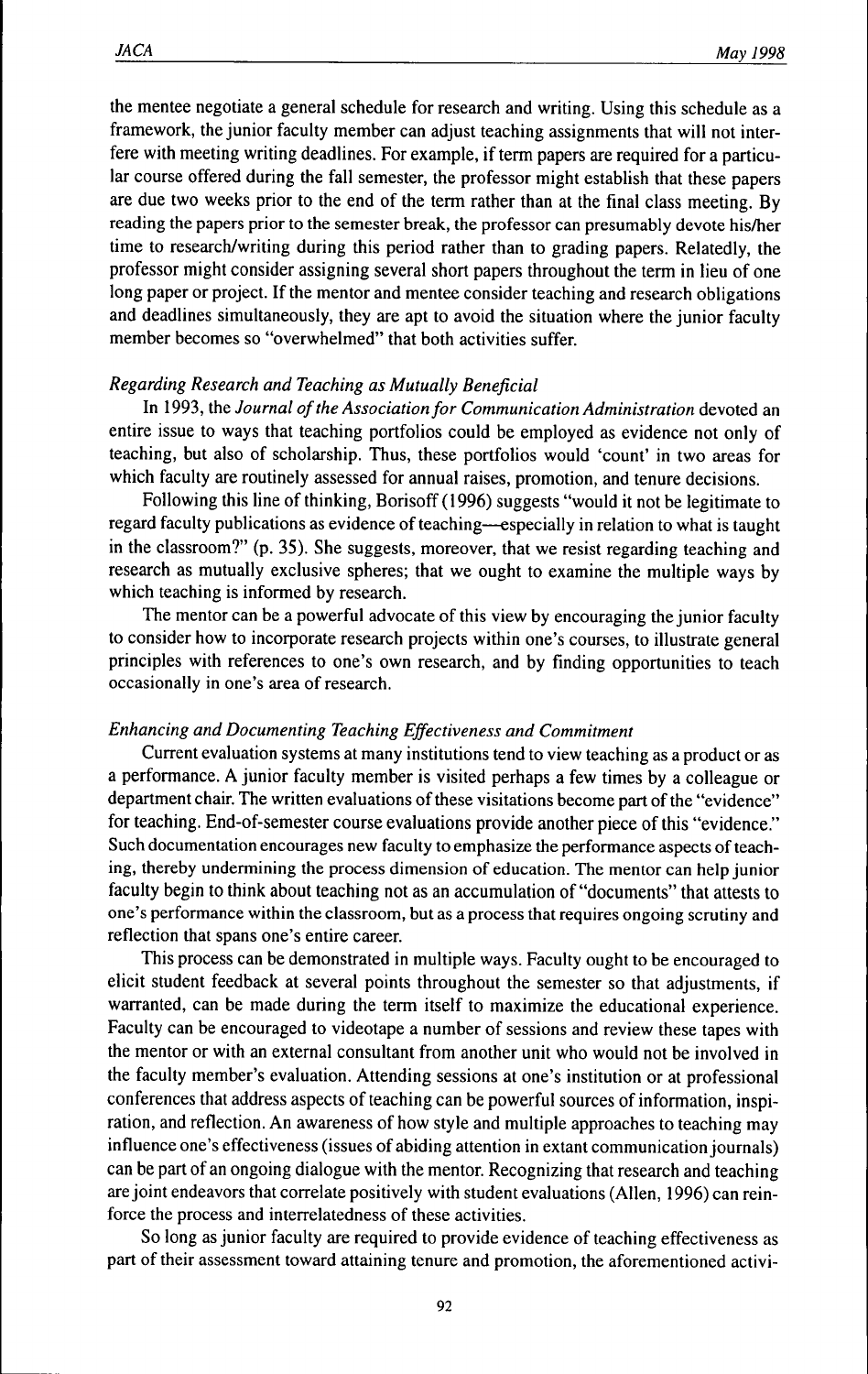ties can be utilized as documentation. Although, joining conversations about and engaging in self-reflection on one's teaching, junior faculty should maintain the art of awakening young minds, rather than achieving scores on course evaluations, as *The End of Education* (Postman, 1995.)

## **SERVICE: LAST AND LEAST**

The survival of professional associations, as indicated earlier, depends upon the active involvement of their members. The day-to-day operations, the goals, and the decisions that affect the quality of life at most academic institutions similarly rely on the commitment and participation of the professoriate. These are compelling reasons to engage actively in service. There are equally compelling reasons not to. Emmert and Roilman (1997) report that a scant 12% of an assistant professor's annual time at doctoral-degree granting institutions is expected in the service category. Hickson and Stacks (1997) report 214 responses indicating insufficient or inadequate research (141 responses) and/or teaching (73 responses) as reasons for denying tenure in recent years. Only 34 respondents cited inadequate service as a factor. (It should be noted that the type of institution was not indicated in these responses. Nor could it be determined if lack of service was a reason for denying tenure in conjunction with other activities.)

Junior faculty who are repeatedly told that "you don't get much credit for service" are apt to incorporate this perspective into their own behavior. Why, indeed, should they "bother" to devote their time to activities that receive scant recognition and reward? Yet despite how service may be viewed, junior faculty often are invited to serve on numerous committees. Moreover, they are reluctant to decline such invitations when they are extended by administrators or by senior faculty. The mentor can play a critical role by reshaping the perspective that marginalizes service, and by protecting the junior faculty member from becoming overextended with committee service.

From a practical standpoint, committee service within one's institution and professional associations enhances the exposure and visibility of junior faculty. Their commitment, their ideas, and their voices become known to those in a position to evaluate their contributions. From a practical standpoint, the internal and external links forged by service endeavors reflect positively upon one's institution and upon the discipline itself. Chesebro (1966) reminds us that service does not only mean "'putting in time' on a department or college committee ... . Rather, service can mean transforming what we know as a discipline into functional tools that can affect and resolve societal problems" (p. 2). From a practical standpoint, the impetus to become an involved member of the discipline, of one's institution, and of the community can easily result in service on six or more worthwhile projects annually.

The mentor can protect the junior faculty member from becoming over-extended in service initiatives without diminishing the import of these endeavors in the following ways:

1. Prior to volunteering for, or agreeing to join, committees, the mentor and mentee need to consider how much time over the course of each month (for example, attending meetings, preparing materials, reports, documents, etc. related to committee work) is expected for each committee. A consideration of this information in relation to time required for teaching, teaching-related activities, and for one's research agenda, will facilitate realistic and manageable decisions.

2. The mentor can serve as gatekeeper to help the faculty member maintain a balance of the three activities for which he/she is evaluated each year. Junior faculty are often reluctant to decline service on a committee lest they be perceived as "uncooperative." In a formal mentoring system, committee chairs would either have to clear such invitations with the mentor first, or, the mentor would be expected to intervene on behalf of the junior faculty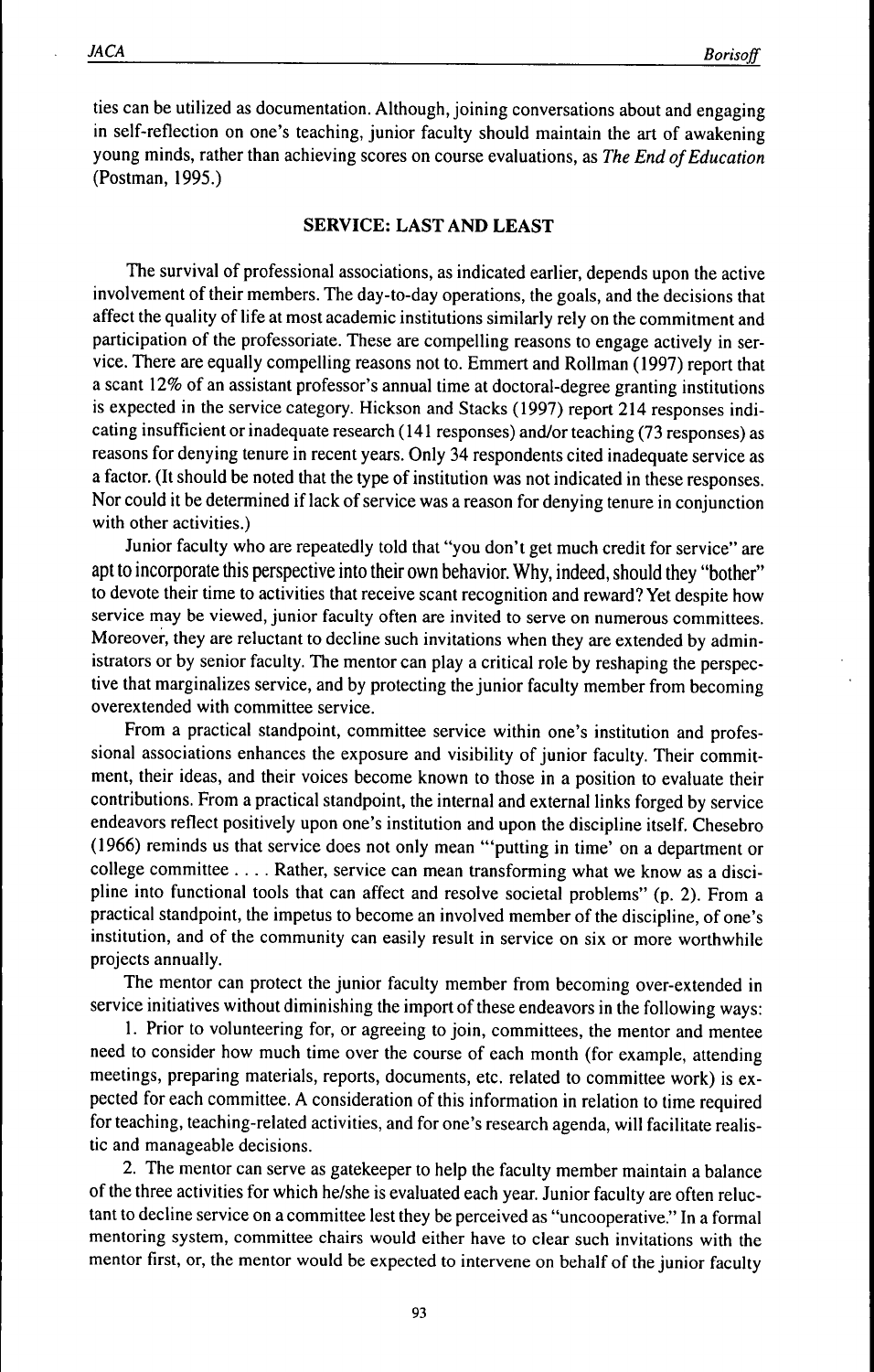member to explain why service at a particular point in time may have to be postponed.

Despite, and perhaps because of, the contradiction between the importance of service and its current valuation in promotion and tenure decisions at research institutions, the challenge for the mentor is to instill a positive attitude toward service that is abiding and sustained throughout one's professional career, albeit these contributions may be limited initially.

#### **CONCLUSION**

From the time a new faculty member is hired until a final decision is made on promotion and tenure, his/her record will undergo constant scrutiny (by departmental personnel committees, by school- and/or university-wide committees, by external reviewers in the discipline, by administrators). In light of these formal mechanisms to assess one's contributions and achievements, it seems reasonable to encourage a formal mentoring system to help the new hiree develop a record that will withstand such assessment. Moreover, in light of the array of presumably impartial reviews to which one's record is subjected, it seems only fair and humane to assign a mentor—who is both powerful and empowered—to serve as advocate, liaison, and guide throughout this process.

Three final issues ought to be mentioned at this point. First, while this paper proposed several concrete suggestions for mentoring junior faculty hired by research institutions, these suggestions do not exhaust all of the ways we can help new hirees adjust and succeed. Nor does the recommendation for the assignment of a formal mentor preclude the many informal mentoring opportunities that other individuals may provide.

Second, despite the ongoing debates within our discipline regarding the merits of creating research paper trails, of valuing quality of research over quantity and, of developing mechanisms to regard teaching as scholarship, the tenure-track faculty member is currently faced with a very real time frame that excludes him or her from participating in this exchange. The current system of what we value and of how much ought to be valued may be flawed and imprecise. Yet so long as this system is utilized to determine the retention or termination of young academics, the mentor has an obligation to help the mentee excel and to comply with the extant reward system.

Finally, how the mentor views his or her own professional contributions can have the most significant impact on how the mentee, in turn, formulates his/her own definition of an academic. Prior to tenure, it is hard to ignore weighing how each activity will be regarded and valued by others. The measure of success during one's probationary period is imposed externally. If the message to the junior faculty is that "you only have to work this hard until tenure that, you can relax," this will become their truth. But there is another truth and that is this: If a productive and professionally committed faculty member becomes fully engaged in research, teaching, and service, the lines between these activities become blurred, the percentage of time devoted to these endeavors becomes irrelevant, and, most importantly, the measure of one's success becomes internal.

#### **NOTES AND REFERENCES**

**Deborah Borisoff** (Ph.D., New York University, 1981) is Associate Professor in the Department of Culture and Communication, New York University, New York, NY 10003- 6674.

<sup>1</sup>A Commission on Teaching was established by the Dean of one of the schools within a large, private research institution in the Northeast to encourage a valuation of teaching within the school, to develop ideas for enhancing teaching effectiveness and, to increase the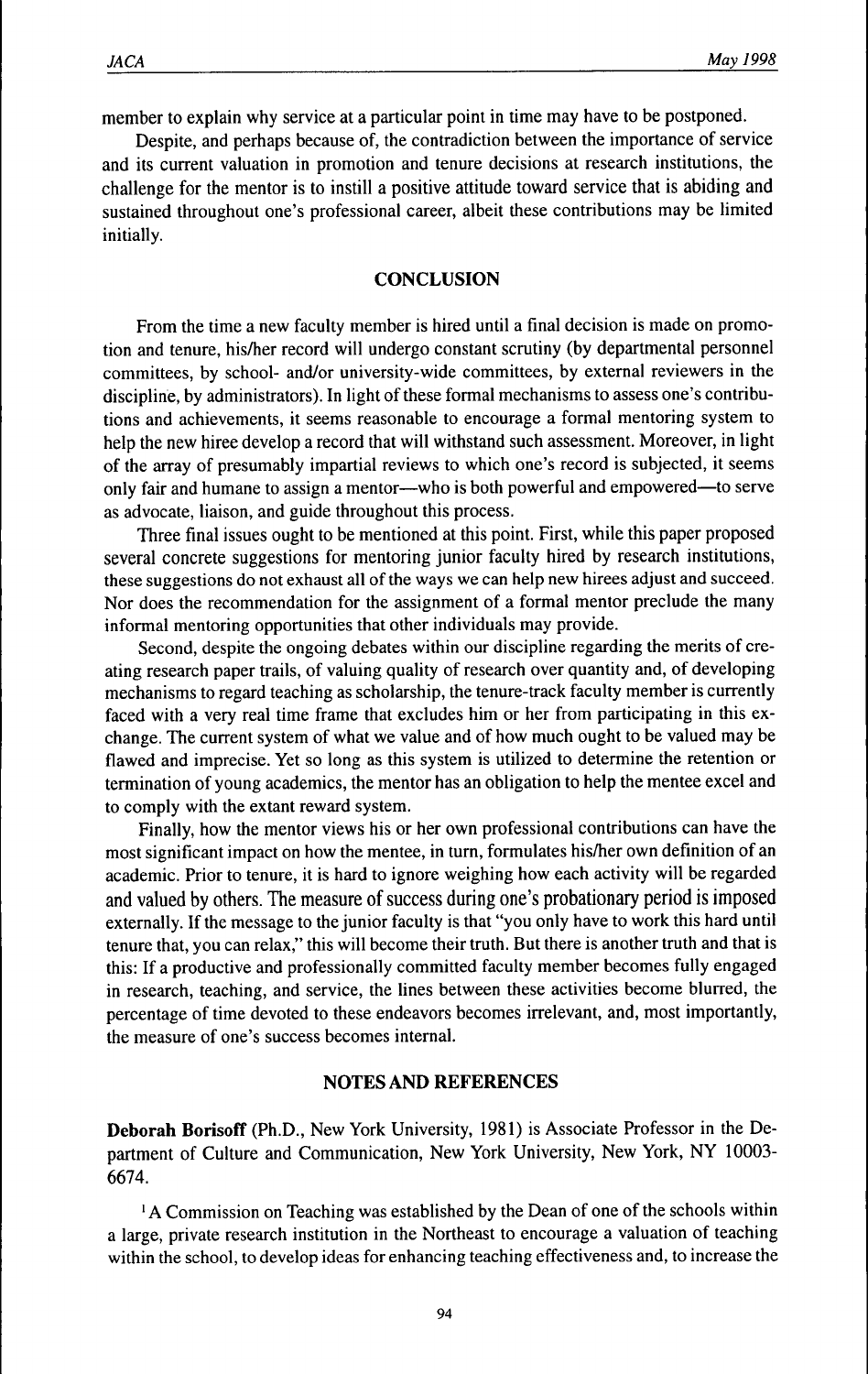visibility of teaching within the school. Members ofthe Commission represented the fourteen departments within the school (reflecting nearly 200 faculty from diverse disciplines including communication, science and math, nursing, English, psychology, etc.). During the three years of the Commission's existence, it became evident to the members that despite efforts to increase the prominence and valuation of teaching, the majority of both probationary and tenured faculty felt teaching was important but they also perceived that what really counted was publications. Moreover, the Commission was aware that the departure of probationary faculty (either following their third-year review or at tenure time) was due, primarily, to an insufficient track record of quality research. The Commission developed a survey that included questions about how the faculty were evaluated in their discrete units; to ascertain what type (if any) mentoring existed for new hirees. The comments reported on pages 86 and 87 were culled from the survey as well as from informal interviews with probationary faculty.

<sup>2</sup> This paper focused on the positive aspects of mentoring. While many writers indicate problems related to mentoring (e.g., time commitment involved, potential over dependence on the mentor, possible jealousy, etc.), these writers suggest strategies to prevent/manage these problems and affirm that the benefits far outweigh potential problems (Hackman  $\&$ Johnson, 1996; Kram, 1985; Myers & Humphreys, 1985; Phillips-Jones, 1983; Powell, 1993).

<sup>3</sup> Although mentors are assumed to encourage those they mentor and serve as advocates on their behalf, it is also assumed that an involved mentor will not examine the junior faculty's record and progress uncritically.

- Allen, M. (1996). Research productivity and positive teaching evaluations: Examining the relationship using meta-analysis. *Journal of the Association for Communication Administration, 25,* 77-96.
- Borisoff, D. (1996, October). Communication administrators: Challenges and trends at private research institutions. *New Dimensions in Communication,* X, 32-36.
- Borisoff, D. (1992). Recruiting and retaining new faculty in communication. *Association for Communication Administration Bulletin, 21* (Issue 81), 1-6.
- Chesebro, J. W. (1996, September). Communication vistas: Futures from a 1996 perspective. *Spectra,* 13.
- Chesebro, J. W. (1991). Preparing for the future: Faculty development issues in the year 2000. *Association for Communication Administration Bulletin, 20,*11-14.
- Commission on Teaching (1994). Report on teaching effectiveness and mentoring. New York University, School of Education. (Self-study report).
- Emmert, P., & Rollman, S. A. (1997). A national survey of tenure and promotion standards in communication departments. *Journal of the Association for Communication Administration, 26,* 10-23.
- Hackman, M. Z., & Johnson, C. E. (1996). *Leadership: A communication perspective* (2nd ed.). Prospect Heights, IL: Waveland.
- Hahn, D. F. (1990). To hell with the forest: Find the trees. *Association for Communication Administration Bulletin, 19* (Issue 71), 77-81.
- Hall, R. M., & Sandier, B. R. (1983). Academic mentoring for women students and faculty: A new look at an old way to get ahead. *Project on the Status and Education of Women.* Washington, DC: Association of American Colleges.
- Hickson, M., Ill, & Stacks, D. W. (1997, April). *Survey on tenure and promotion in communication departments: 1996.* Paper presented at the Eastern Communication Association annual convention, Baltimore, MD.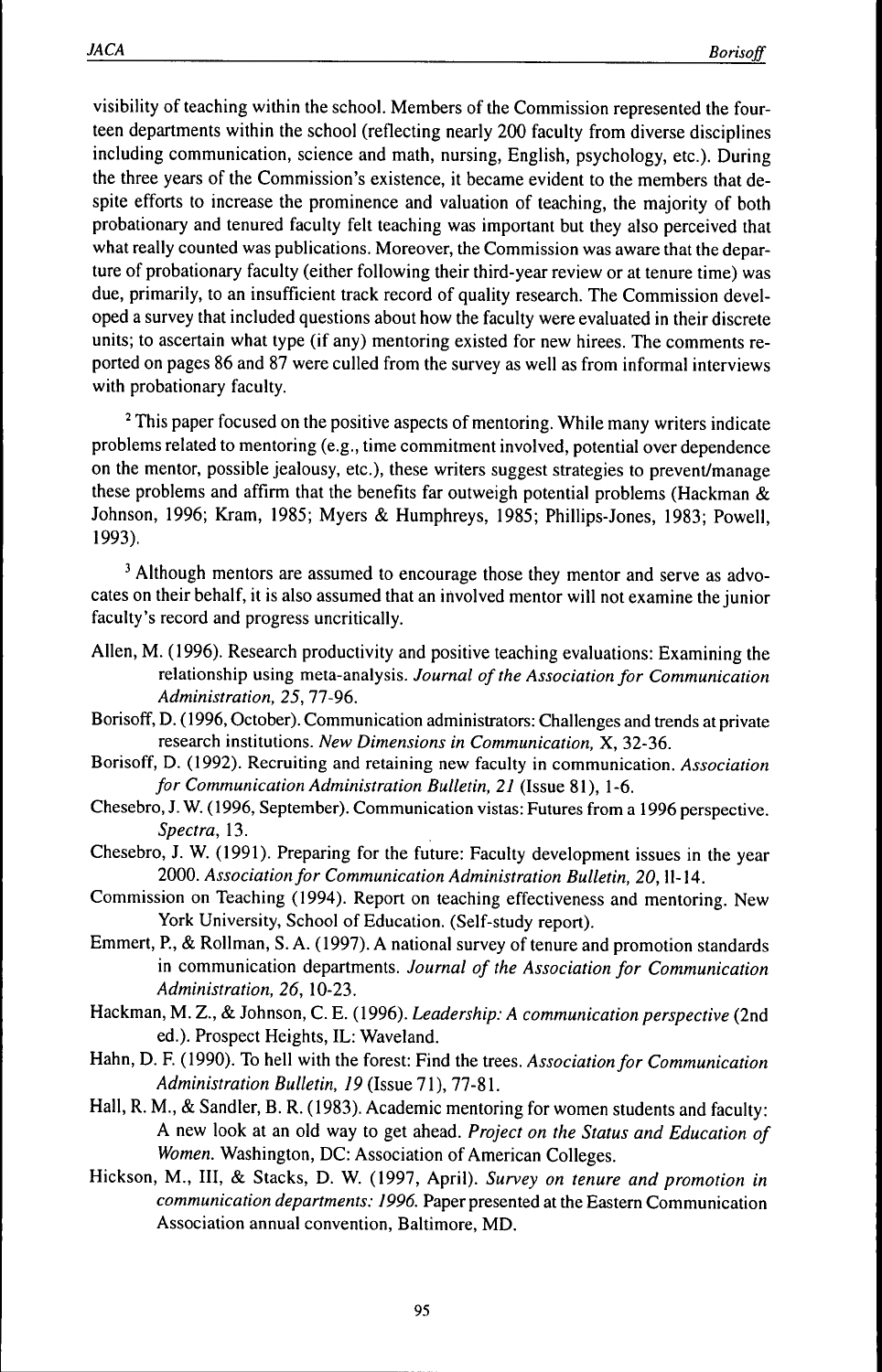- Hill, S.E.K., Bahniuk, M. H., & Dobos, J. (1989). The impact of mentoring and eollegial support on faculty success: An analysis of support behavior, information adequacy, and communication apprehension. *Communication Education, 38,* 15-33.
- Hunt, D. M., & Michael, C. (1983). Mentorship: A career training and development tool. *Academy of Management Review, 8,* 475-85.
- Kram, K. E. (1985). *Mentoring at work: Developmental relationships in organizational life.* Glenview, IL: Scott, Foresman.
- Kram, K. E., & Isabella, L. A. (1985). Mentoring alternatives: The role of peer relationships in career development. *Academy of Management Journal, 28,* 110-32.
- Magner, D. K. (1998, January 9). Survey suggests teaching may be getting more empbasis at research universities. *The Chronicle of Higher Education,* A16.
- Murray, M. (1991). *Beyond the myths and magic of mentoring.* San Francisco: Jossey-Bass.
- Myers, D. W., & Humphreys, N. J. (1985, July-August). The caveats of mentorship. *Business Horizons,* 9-14.
- Noe, R. A. (1988). Women and mentoring: A review and research agenda. *Academy of Management Review, 13,* 65-78.
- Pearson, J. C, & Trent, J. S. (1986). Successful women in speech communication: A national survey of strategies and skills, contributions and conflicts. *Association for Communication Administration Bulletin, 15* (Issue 56) *1Q)-16.*
- Phillips-Jones, L. (1983). *Mentors and proteges.* New York: Arbor House.
- Postman, N. M. (1995). *The end of education.* New York: Knopf.
- Powell, G. N. (1993). *Women and men in management* (2nd ed.). Newbury Park, CA: Sage.
- Roche, G. R. (1979, January-February). Much ado about mentors. *Harvard Business Review, 57,* 14-28.
- Witt, E. J. (1991). Hit the ground running: Experiences of new faculty in a school of education. *Review of Higher Education, 14, \11-\91.*